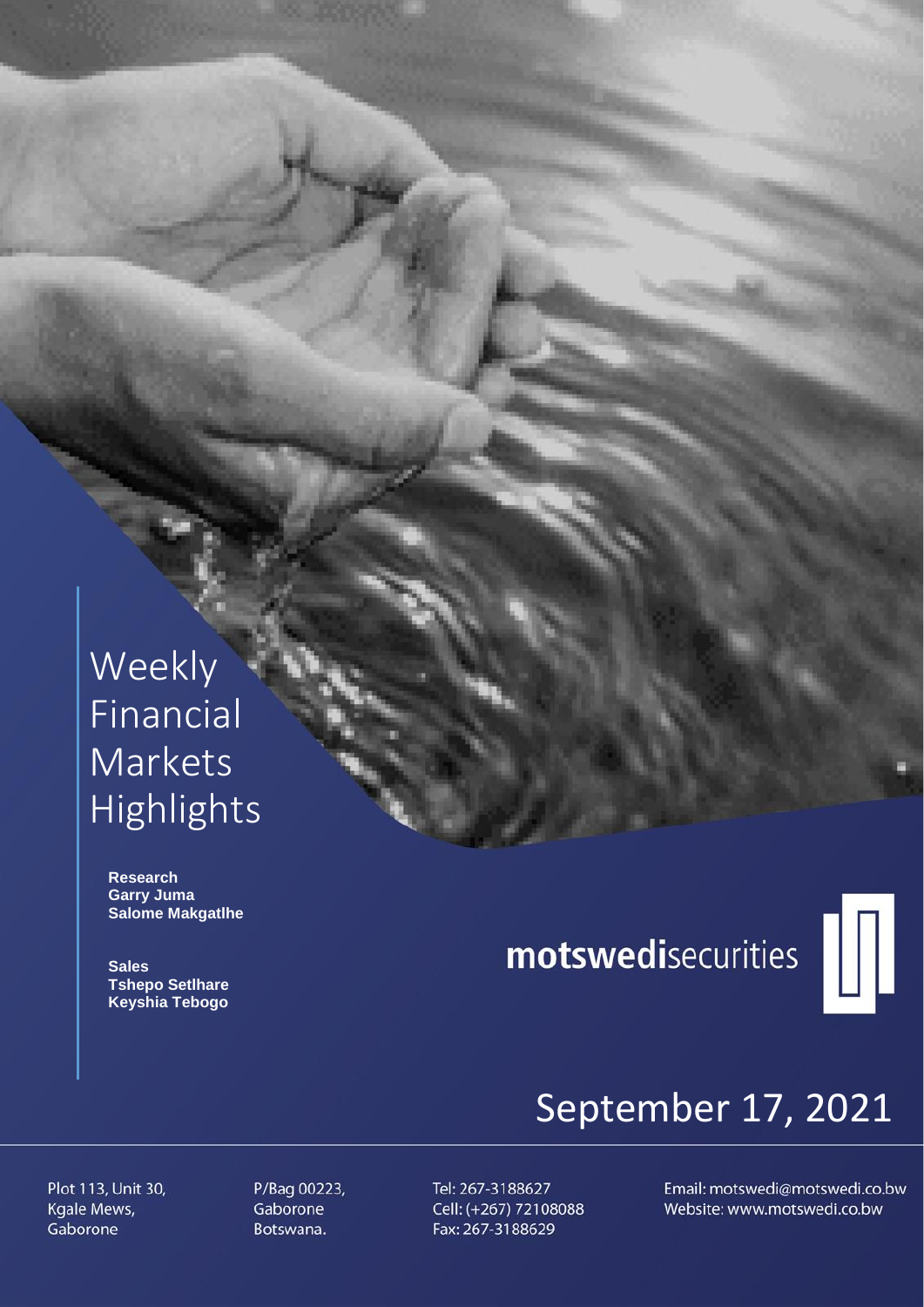motswedisecurit

A member of the Botswana Stock Exchange

### **1.0 Local Equity…**

The Domestic Company Index (DCI) registered its largest weekly gain in six years. The DCI was up 1.63% in the week just ended, supported primarily by the value gain in FNBB (and to a lesser extent the value gain in Letshego). The largest weekly gain before this was back in May 2015, wherein the DCI recorded a weekly growth of 2.86%. Given the support in the week, the index's year to date closed at negative 0.42%, a favourable improvement compared to the index's year to date from the previous week, which was at negative 2.01%. The Domestic Company Total Returns Index (DCTRI) was up 1.63% for the week, receiving the same support as the DCI. On a year to date basis, the DCTRI was up 3.24%.

#### **BSE Indices – Week ending 17 September 2021**

| <b>DCI Close</b>   | 6,850.41 |
|--------------------|----------|
| Weekly Change (%)  | $+1.63$  |
| YTD Change (%)     | $-0.42$  |
| <b>FCI Close</b>   | 1,548.83 |
| Weekly Change (%)  | 0.00     |
| YTD Change (%)     | $+0.10$  |
| <b>DCTRI Close</b> | 1,718.73 |
| Weekly Change (%)  | $+1.63$  |
| YTD Change (%)     | $+3.24$  |

*Source: Motswedi Securities, BSE*

to set a price higher than the market. FNBB's share  $\frac{1}{2}$ As mentioned above, FNBB was the most significant gainer in the week, up 22 thebe to close at a fifteenmonth high of P2.47/share. The price was likely driven up by investors trying to qualify for the Company's outstanding 49-thebe dividend per share declared in the previous week. The dividend ramped up, the already existing demand for the stock, and provided the opportunity for those investors selling

price was up 9.8% for the week, and 12.3% for the year so far.

Letshego was on the BSE's list of gainers for the third consecutive week. The microlender's share price closed the week 1.8% up, with its small rally still supported by a surge in demand for the Company's interim dividend of 7.3 thebe per share. By the close of the week, Letshego was trading at P1.12/share – its highest value since August 2019. The week's gain extended the stock's lead of the gainers on the equity market to 55.6%.

On the other hand was BTCL, dropping 3 thebe in the week, still feeling selling pressure from investors after receiving their dividends at the end of August 2021. At P0.70 per share, BTCL is currently trading at a two and a half month low and carries a year to date decline of negative 14.6%.

#### **BSE Weekly Price Movements**

| <b>COUNTER</b>                   | 17 Sep<br>( f ) | 10 Sep                      | <b>Change</b><br>(%) | YTD<br>$(\% )$ |
|----------------------------------|-----------------|-----------------------------|----------------------|----------------|
| FNBB $\uparrow$                  | 247             | 225                         | $+9.8$               | $+12.3$        |
| LETSHEGO <sup>1</sup>            | 112             | 110                         | $+1.8$               | $+55.6$        |
| <b>BTCL</b> $\downarrow$         | 70              | 73                          | $-4.1$               | $-14.6$        |
| NEWPLAT* J                       | 10300           | 10880                       | $-5.3$               | $+6.9$         |
| Source: Motswedi Securities, BSE |                 | $^*$ = Exchange Traded Fund |                      |                |

*Source: Motswedi Securities, BSE \* = Exchange Traded Fund*

# **Market Summary – Week ending 17 September 2021**

| No. of Shares Trading    | 4,474,708  |
|--------------------------|------------|
| Turnover (BWP)           | 14,705,997 |
| Turnover (USD)*          | 1,325,010  |
| No. of stocks trading#   | 12         |
| No. of stocks advancing# | 2          |
| No. of stocks declining# |            |
| No. of stocks unchanged# |            |

*Source: Motswedi Securities, BSE \*US\$/BWP = 0.0914*

*# = Domestic Main Board*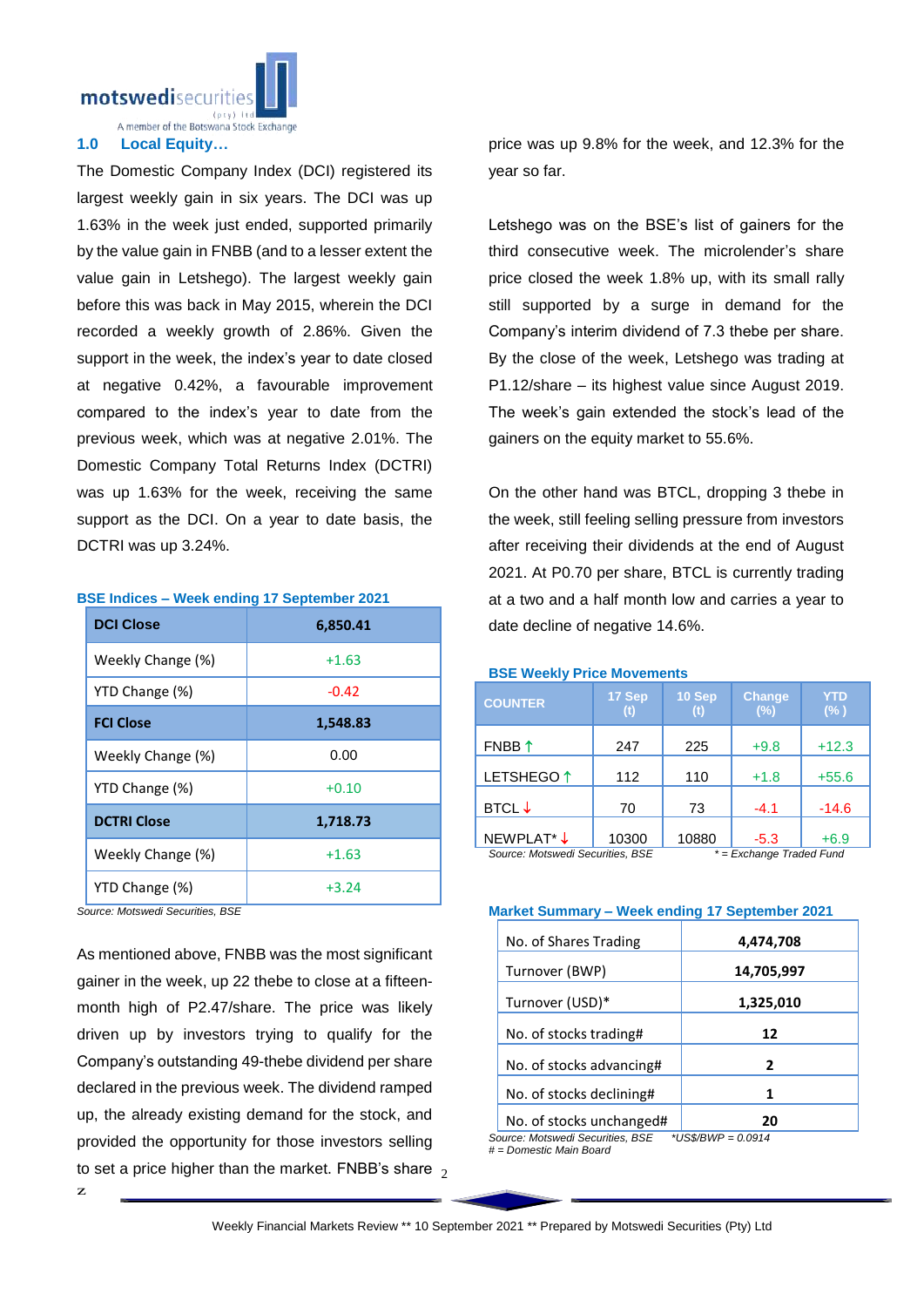

## **2.0 Company Announcements (on BSE X-News)**

**Absa** published its unaudited consolidated interim financial results for the period ended 30 June 2021. The bank's net interest income was down 8% despite a 9% increase in loans and advances to customers. This was pressure stemming from the rate cut effected by the Bank of Botswana in the previous year. Net fee and commission income was up 20% driven by increased transactional volumes, and according to the bank's management was almost at "pre COVID-19 levels". Total income was flat with a marginal reduction of 1% at P795.46mn. Cost to income was down to 58% for the interim period, from 64% reported in the previous corresponding period. Expected Credit Losses were improved in the period, down 74%, with the bank attributing the recovery to a "better-than-expected performance of the macroeconomic variables, predominantly GDP which carries a higher weighting in [their] risk models". The improved impairment levels were the main drivers of the bank's 135% increase in profit after tax at P212.93mn, from the P90.69mn reported in the previous corresponding period. Earnings per share was up to 24.99 thebe for the interim period from the 10.64 thebe reported in the previous corresponding period. Also going up was the Return on Equity to 19%.

The balance sheet was up 14% driven by an increase in both customer loans and deposits. The loans to customers grew by 9% to P14.83bn from P13.65bn, supported primarily by growth in the Retail and Business Banking segment. Customer deposits were up 15% to P16.18bn from P14.02bn, driven by both the Retail and Business Banking and the Corporate and Investment Banking segments. Given the improved performance for the period, the bank declared a 9.74 thebe per share interim

dividend. This will become payable on 20 October 2021 to those shareholders registered at the close of business on 13 October 2021, with an ex-dividend date of 11 October 2021.

**Choppies** is currently finalising its financial results for the 12 months ended 30 June 2021 ("FY2021") and expects the consolidated Profit after Tax including discontinued operations for the period FY2021 to be between 106% to 126% better than the Loss after Tax of BWP 370.6 million reported for the period FY2020, representing a Profit after Tax of between BWP 22.6 million and BWP 96.7 million. The Profit before Tax for the period FY2021 is expected to be between 1% and 21% higher (BWP 105.7 million and BWP 126.7 million) than the Profit before Tax of BWP 105.0 million reported for the period FY2020. Find the full announcement [here.](https://apis.bse.co.bw/storage/disclosures/09/2021/2332.pdf)

**Cresta** Marakanelo Limited ("CML" or "the Company") announces that it will not be renewing the lease agreement with Golfview Hotels Limited for the rental of Cresta Golfview Hotel in Lusaka, Zambia. CML will be withdrawing from the Cresta Golfview Hotel operations on 30 September 2021. For continuity of operations, the landlord, Golfview Hotels Limited, will be taking over the management of the hotel, and will endeavour to absorb the majority of the staff. The consideration to not renew the lease came after a review of the financial viability of continuing with the lease agreement. The decision to exit the lease is therefore in the best interests of CML shareholders. For the year ended 31 December 2020, Cresta Golfview Hotel accounted for 5% of the CML Group's revenue and 2% of the Group's loss before tax. The Company will continue to operate the 11 hotels in Botswana. The Board of Directors of CML wish to thank the dedicated staff at Cresta Golfview Hotel, who personified our Cresta

3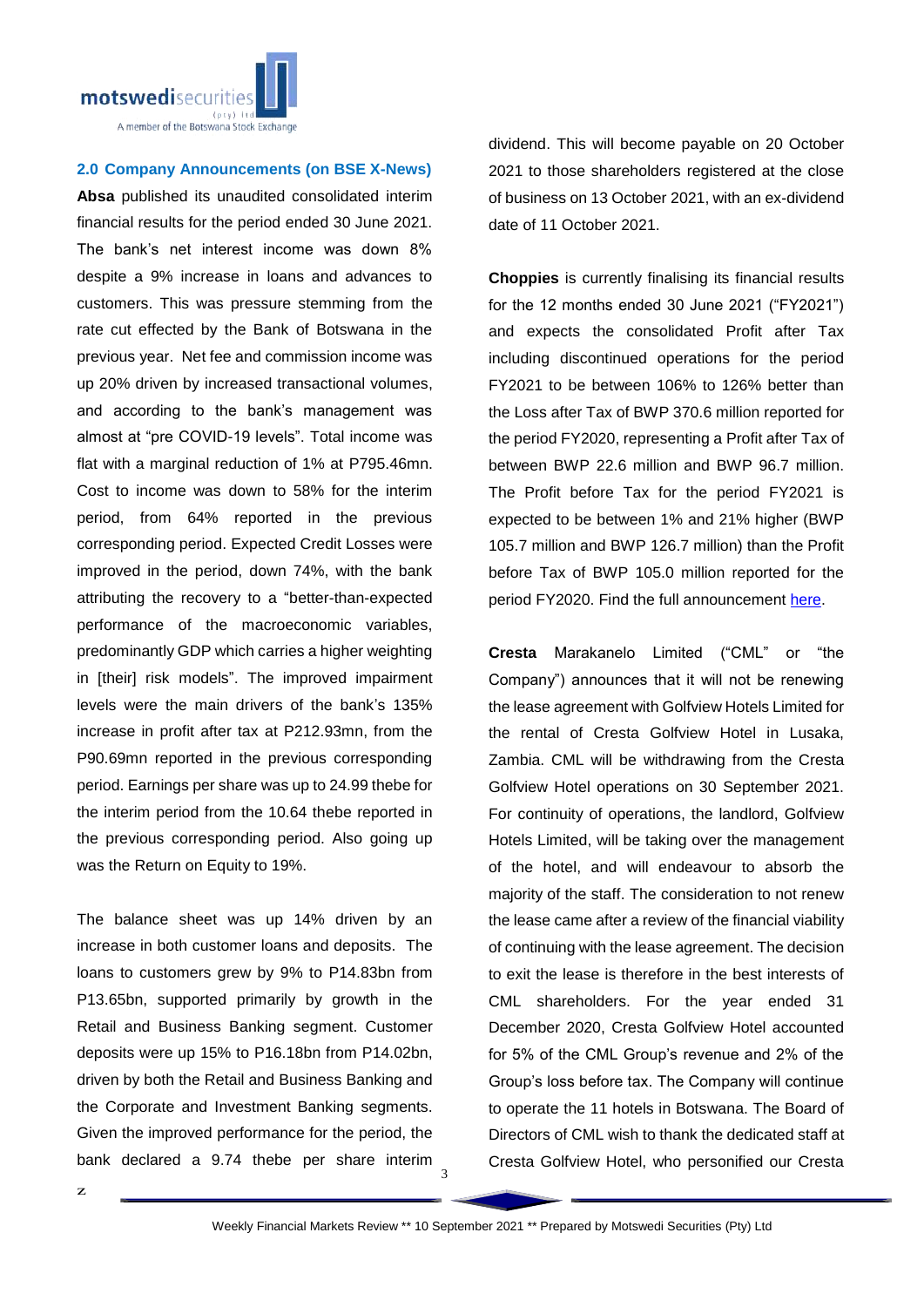

brand essence; Where One Smile Starts Another, and lived our Cresta mantra of Hospitality with African Heart and Soul consistently over the years. The Board is also grateful for the support received from our valued guests, suppliers, stakeholders, and the Zambian community at large during the time CML has operated in Lusaka. We look forward to welcoming you at our other properties under the CML portfolio.

**Olympia** Capital Corporation Limited ("The Company") wishes to advice shareholders that the unaudited consolidated Profit Before Tax ("PBT") for the six months ended 30 June 2021 will be 44% higher (P866,133) than that reported for the six months ended 30 June 2020 (P599,547). The results of the half year ended 30th June 2021 shall be published before the 29<sup>th</sup> September 2021 and full details will be provided thereon. Accordingly, Shareholders and Investors are advised to exercise caution when dealing in the Company's securities until a full announcement is made.

**BancABC** published its voting results of the Extraordinary General Meeting held on 16 September 2021. Shareholders representing 654,729,185 shares voted, which represents 90.31% of the total issued share capital of the company. All resolutions were passed by a majority of shareholders voting in person or by proxy.

**RDC Properties** published its unaudited Group consolidated summarised financial results for the period ended 30 June 2021. Revenue was up 17% for the period to P72.55mn supported by acquisitions made in the previous year, which were held for the full H1 2021 period compared to the H1 2020 period. Also lending a hand to the growth in revenue was the strengthening of the South African Rand in the period, against the Botswana Pula. As a resultant effect, the Group's profit from operations was up 9% to P45.53mn compared to the P41.93mn reported in H1 2020. A surplus on investments of P3.49mn was reported in the period, relating to the Group's investment in the USA. Profit for the period was up 19% at P27.28mn. Total assets increased by 4% to P2.58bn – driven by an increase in the Group's investments. This line is expected to grow further in the coming months as the Group recently added the Radisson RED Hotel Rosebank in Johannesburg, South Africa to its portfolio, as well as the conclusion of the proposed acquisition of Tower Property Fund Limited. The Group reports its Loan-to-Value ratio net of cash & cash equivalents, to stand at 32.4%.

Given the improved performance, the Group declared a distribution totalling about P12mn (being 33% higher for the period). As a result of an increase in the number of linked units in issue to 441 810 009 linked units due to the bonus issue concluded at the end of August 2021, a dilution effect has dropped the per unit distribution to 2.717 thebe. This distribution will be payable on or about the 06 October 2021 to those linked-unit holders registered at the close of business on 24 September 2021. The ex-dividend date is therefore 22 September 2021.

**Seed Co** International Limited published the results of its Annual General Meeting held via a virtual meeting on the 25<sup>th</sup> August 2021. All resolutions were passed with the requisite number of votes.

**Anglo American plc** announces that it has purchased 178,236 of its ordinary shares of US\$0.54945 each on Exchange (as defined in the Rules of the London Stock Exchange) from Goldman Sachs International as part of its buyback

4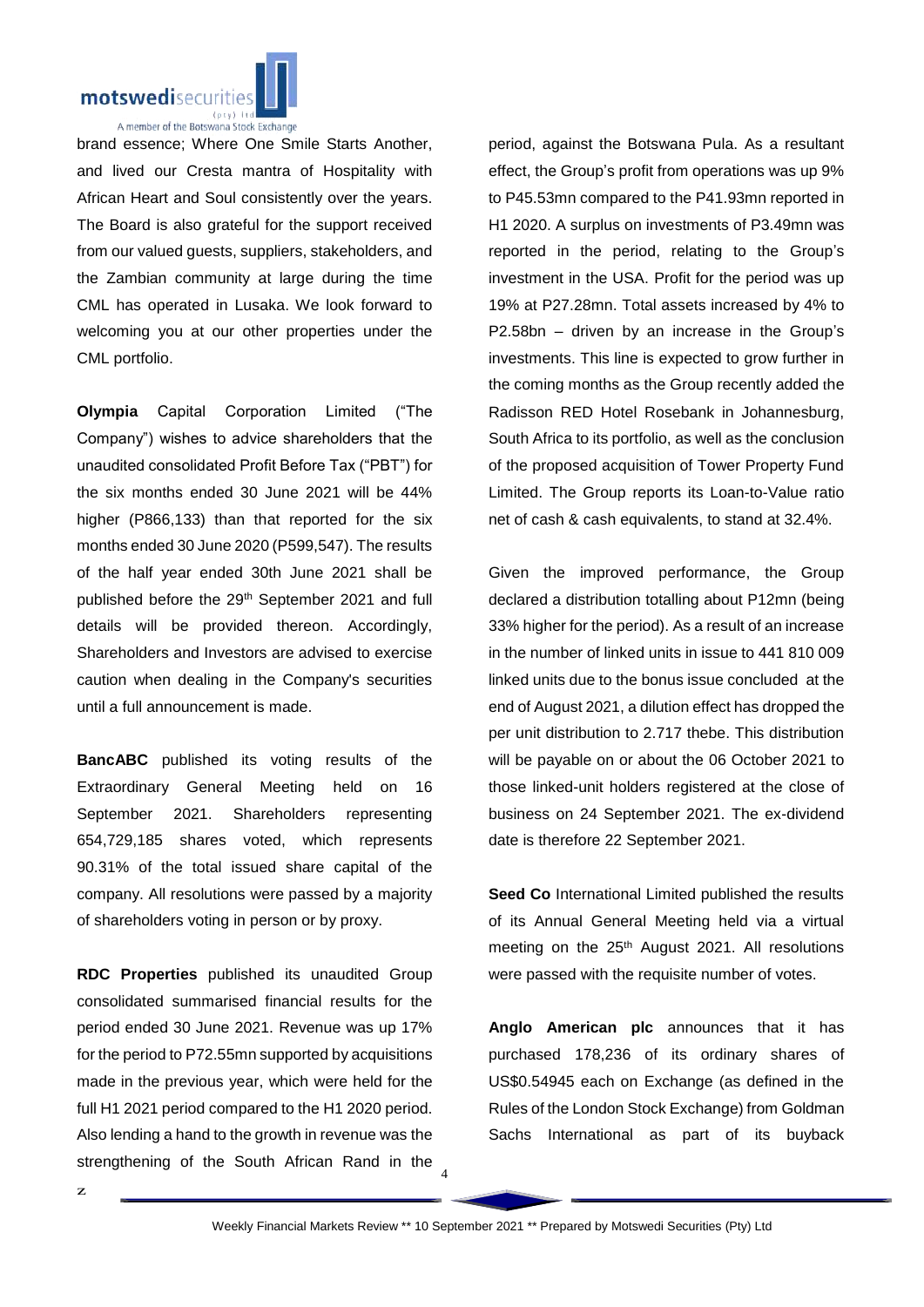

programme announced on 29 July 2021. This purchase was dated 13 September 2021.

**Anglo American plc** announces that it has purchased 183,564 of its ordinary shares of US\$0.54945 each on Exchange (as defined in the Rules of the London Stock Exchange) from Goldman Sachs International as part of its buyback programme announced on 29 July 2021. This purchase was dated 14 September 2021.

**Anglo American plc** announces that it has purchased 190,000 of its ordinary shares of US\$0.54945 each on Exchange (as defined in the Rules of the London Stock Exchange) from Goldman Sachs International as part of its buyback programme announced on 29 July 2021. This purchase was dated 15 September 2021.

**Anglo American plc** announces that it has purchased 130,000 of its ordinary shares of US\$0.54945 each on Exchange (as defined in the Rules of the London Stock Exchange) from Goldman Sachs International as part of its buyback programme announced on 29 July 2021. This purchase was dated 16 September 2021.

**NewFunds** has finalised on 15 September 2021 a distribution to holders of NewFunds ILBI ETF securities recorded as such in the register on Thursday, 23 September 2021, for the month ended 31 August 2021. The Gross ZA Distribution (Cents per unit) is 18.0140. The last day to trade in the ETF is 20 September 2021, with the payment date being 27 September 2021. Further information can be found [here.](https://apis.bse.co.bw/storage/disclosures/09/2021/2336.pdf)

# **3.0 Foreign Exchange…**

The US dollar hovered near its three-week high during mid-afternoon trading on Friday, boosted by better than expected United States retail sales numbers for August. This supported the notion that the US economy was strengthening and increased bets that the US Federal Reserve would taper their asset purchasing earlier than anticipated. The Fed will be meeting in the coming week and speculators will be on the lookout for any news, comments, or sentiments relating to the tapering. Other central banks meetings in the coming week are the Bank of Japan and the Bank of England.

| <b>Currency</b>                                      | 17 Sept | 10 Sep  | <b>Change</b><br>(%) | <b>YTD</b><br>$(\%)$ |
|------------------------------------------------------|---------|---------|----------------------|----------------------|
| 罂<br>US\$/BWP                                        | 0.0901  | 0.0914  | $-1.42$              | $-4.25$              |
| Ň<br>ZAR/BWP                                         | 1.3142  | 1.2966  | 1.36                 | $-1.15$              |
| 0<br>EUR/BWP                                         | 0.0765  | 0.0773  | $-1.03$              | $-8.93$              |
| 즭뚡<br>GBP/BWP                                        | 0.0653  | 0.066   | $-1.06$              | $-9.05$              |
| ↓●<br>JPY/BW                                         | 9.9     | 10.0400 | $-1.39$              | $-3.23$              |
| CNH/BWP<br>$\sim$ $\sim$<br>$\overline{\phantom{0}}$ | 0.5809  | 0.5883  | $-1.26$              | $-11.54$             |

## **Domestic Exchange rates**

*Source: Bank of Botswana*

The rise in the US dollar pressured the emerging market currencies as seen by the decline in the local unit. The pula was down against all of its trading partners save for the South African rand, wherein the pula recovered some losses.

### **4.0 Commodities…**

**Oil** prices were in line to close the week with a more than 3% gain, supported by the slow output recovery in the US Gulf of Mexico after the area was hit by a hurricane a few weeks back. This was solidified by the US Energy Information Administration inventory report published on Wednesday that showed a sharp drawdown in US crude oil and fuel stockpiles, highlighting tight supply of oil in the market. The